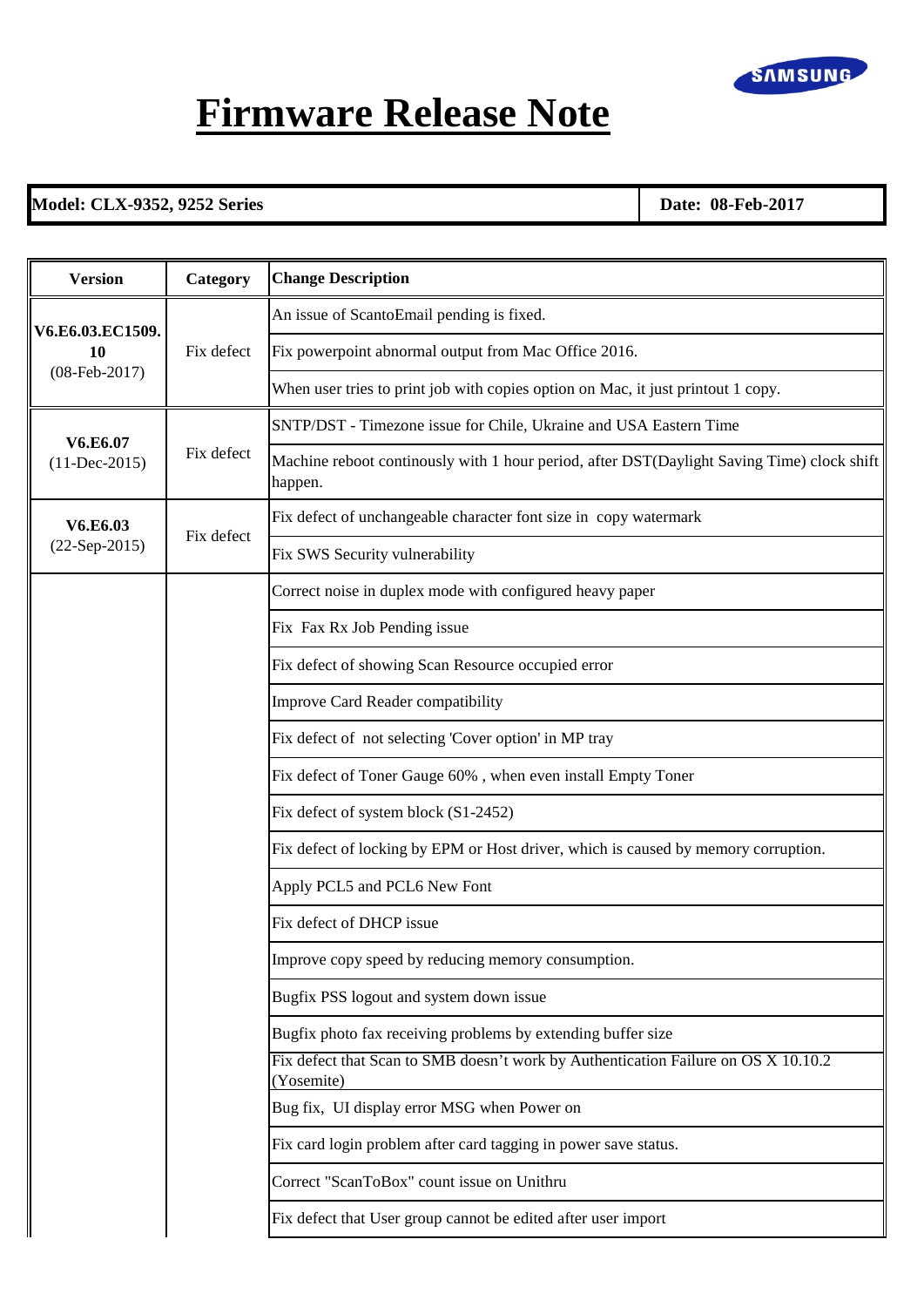|                 |            | Fix defect of scan to email error (When scan to email sometimes it sends ok but some times it<br>fails.)                               |
|-----------------|------------|----------------------------------------------------------------------------------------------------------------------------------------|
|                 |            | Fix Scanning with highlight pen issue                                                                                                  |
|                 |            | Fix defect of cutting A3 image after printing A4                                                                                       |
|                 |            | Correct mistranslate Korean about "No" on fax recent list.                                                                             |
| V6.E6.02        |            | Improve Compact pdf image quality                                                                                                      |
| $(21-Aug-2015)$ | Fix Defect | Fix defect of showing Special paper mismatch and confirm message                                                                       |
|                 |            | Fix defect that Ysoft solution does not start after rebooting machine                                                                  |
|                 |            | Fix, MSOK System Failure S1-2511 error showing                                                                                         |
|                 |            | Fix defect when user tries to print 5 documents using Safecom solution two times, it didn't<br>print with normal job complete message. |
|                 |            | Fix defect of scan blocking on retrying Copy job after 2-2 Copy                                                                        |
|                 |            | Correct that UI crashing when user try to perform scan to xxx seure PDF job                                                            |
|                 |            | Fix defect of "Authentication Error" message while doing "LDAP Configuration Test" from<br>LDAP configuration page                     |
|                 |            | Fix defect that UI reboot observered when unregistered card is swiped                                                                  |
|                 |            | Fix defect that Selecting Fold & Staple option is making the UI crash.                                                                 |
|                 |            | Fix defect that user can't set default PCL font from sws.                                                                              |
|                 |            | Correct that UI is rebooted and scan job is not completed when we do scan to Box                                                       |
|                 |            | Fix HTTP error occurred when admin tried set Fax Forward by SWS                                                                        |
|                 |            | Remove the file saving function to XPS or PDF format from Easy Eco Driver.                                                             |
|                 |            | Improve, automatically printout of Fax Journal after 50 send / receive jobs                                                            |
|                 |            | Fix defect that S5-3131 is show and disappear during Initial setup                                                                     |
|                 |            | Fix that Paper Type is wrong on MP confirm                                                                                             |
|                 |            | Fix the ordering issue when user do staple job on CLX-9352                                                                             |
|                 |            | Improve when Device proxy enabled, address book import, export working successfully                                                    |
|                 |            | Fix defect that the prepaid card has money for two copy, the second copy is a blank paper.                                             |
|                 |            | Skip Warm-up when machine is wake-up from sleep. Engine warm up should happen only<br>while printing.                                  |
|                 |            | Fix defect that Print doesn't out when using special paper.                                                                            |
|                 |            | Support new PJL command. PJL Unique ID.                                                                                                |
|                 |            | Fix Network printing issue in GB Network                                                                                               |
|                 |            | Improve LDAP connection                                                                                                                |
|                 |            | Fix internal error on addressbook importing                                                                                            |
|                 |            | Fix defect of locking up on booting screen                                                                                             |
|                 |            | 1. After HDD changing, some count of Usage Report is incorrect.                                                                        |
|                 |            | 2. Even though authentication is enable color copy, user can not use ScantoPC.                                                         |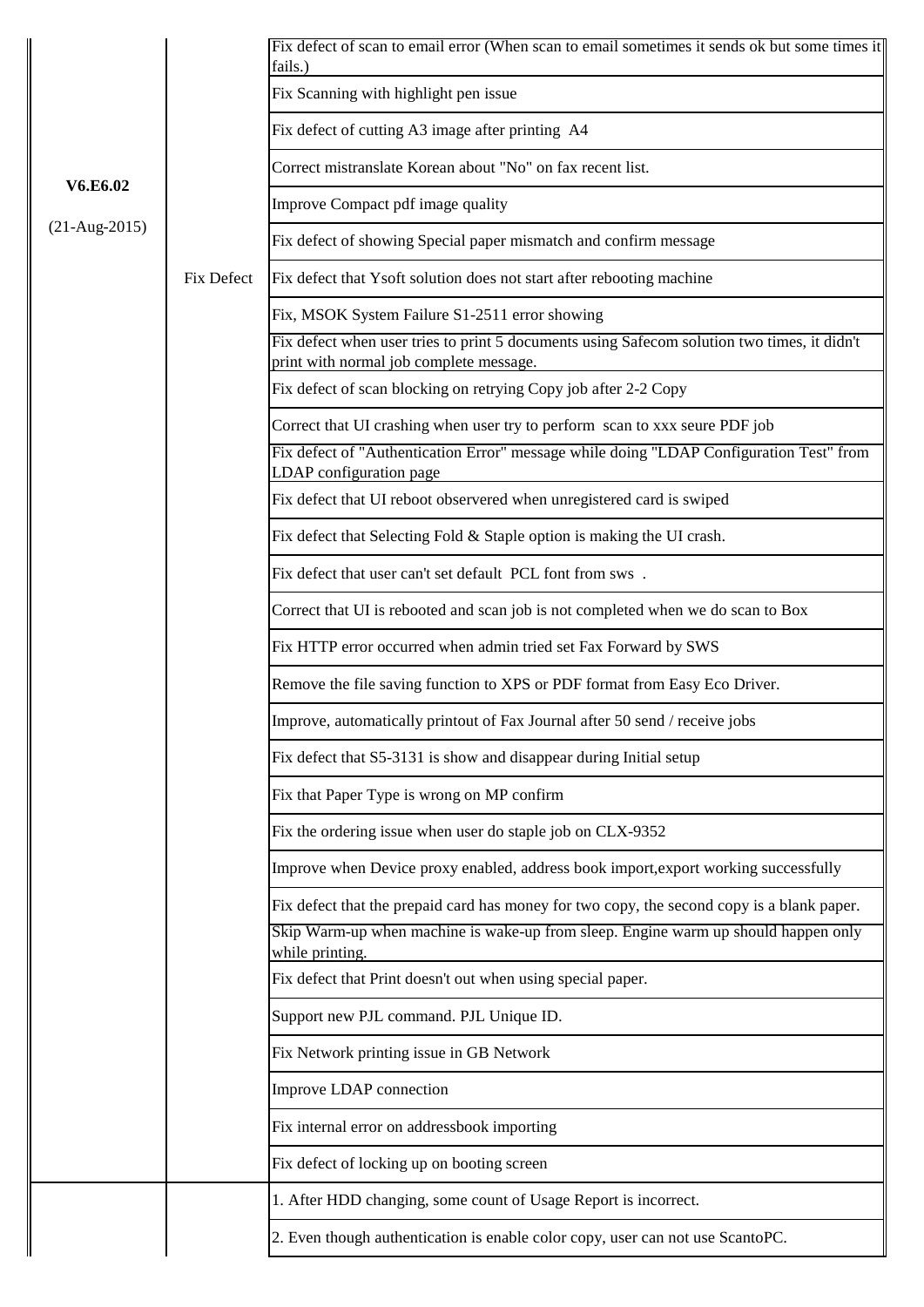|                             |                   | 3. When printing a document having odd number of pages from tray3 or tray4,                                                                                             |
|-----------------------------|-------------------|-------------------------------------------------------------------------------------------------------------------------------------------------------------------------|
|                             |                   | the last page takes more long time.<br>4. Note: Below problem occurs if only IP Assgined mode is DHCP & hibernation ON                                                  |
|                             |                   | during Hibernation ON case,                                                                                                                                             |
|                             |                   | 5. Response timeout for LPD/LPR command during printing by LPR/LPD job.                                                                                                 |
|                             |                   | 6. IPP module is changed from C to java in order to resolve printing issue with IPP.                                                                                    |
|                             |                   | 7. IP address was not renewed with DHCP server if device is creating Hibernation Image.                                                                                 |
|                             |                   | 8. when the database file was broken, database was not recovered.                                                                                                       |
|                             |                   | 9. DSN Service writes a lot of logs. So the log should be modified.                                                                                                     |
|                             |                   | 10. When user make an export of the user list, the passwork is visible in plain txt. (security<br>issue).                                                               |
|                             |                   | 11. Dotted lines in a table are disappeared in color mode printing with Excel office<br>2011 and Mac OS 10.9.x, but it's Ok in B&W mode.                                |
|                             |                   | 12. After FW update is finished, UI shows the MSOK system error message.                                                                                                |
|                             |                   | 13. When user scan ""ScanToLocal"" using,<br>- DCW Api                                                                                                                  |
|                             |                   | 14. When SNMP GetBulkRequest comes in at least 100 times per a sec,<br>SNMP would not respond.                                                                          |
|                             |                   | 15. Printing may be slow when printing mass PDF.                                                                                                                        |
|                             |                   | 16. Scan to PC login failure after machine restarts is fixed.                                                                                                           |
|                             |                   | 17. TR Control value is initialized after wake-up from power save.                                                                                                      |
|                             | <b>Fix Defect</b> | 18. Disable Fax receive forward in SWS fax settings menu when solution                                                                                                  |
|                             |                   | applications is installed.<br>19. User authentication is not working for Scan TO PC when user changes password<br>from SWS.                                             |
|                             |                   | 20. Firefox browser user when upload long filename, filename inconvinence fixed.                                                                                        |
|                             |                   | 21. Fix AS400 Printing issue. Problem : not printing the file.                                                                                                          |
|                             |                   | 22. In Hibernation mode, old scan to pc values were reflecting during boot up.<br>Hence issue was arising at EPM side.                                                  |
|                             |                   | 23. Fax History report was not printed automatically after 50 Fax job.                                                                                                  |
| V6.D6.07<br>$(16-Feb-2015)$ |                   | 24. Error message displays in GUI sometimes.                                                                                                                            |
|                             |                   | 25. GUI operation goes slower and slower while using GUI without POPO.                                                                                                  |
|                             |                   | 26. If the user is canceling a fax job, the next job is received was not the work.<br>Fixed so that the next incoming job is completed successfully.                    |
|                             |                   | 27. When user go to Fax OOB basic page then UI crash was happening sometimes.                                                                                           |
|                             |                   | 28. In finnish language, the error message has been corrected from "Replace Cyan                                                                                        |
|                             |                   | Drum unit end of life to Replace Black Drum unit end of life."<br>29. In SWS > Settings > Machine Settings > General Setup, AutoCR option is added<br>to set LF, LF+CR. |
|                             |                   | 30. CIFS enablement setting value is changed to default after FW upgrade.                                                                                               |
|                             |                   | 31. On Card Login after machine reboot, User is not able to access the AppList                                                                                          |
|                             |                   | after clicking on host name in ScanToPC.<br>32. Select paper size A6 in MP-Tray showing wrong value for its dimensions                                                  |
|                             |                   | $(x: 149, y: 105)$ . Rectified A6 dimension value $(x: 148, y: 105)$ .                                                                                                  |
|                             |                   | 33. Does not work without the passcode from the fax polling.                                                                                                            |
|                             |                   | 34. Network Setting Menu 'Network Test' is overlapping with the 'Wi-Fi'.                                                                                                |
|                             |                   | 35. The login window is not shown over 10 min after POPO if BCPS 1.2 Soltuions<br>are installed.                                                                        |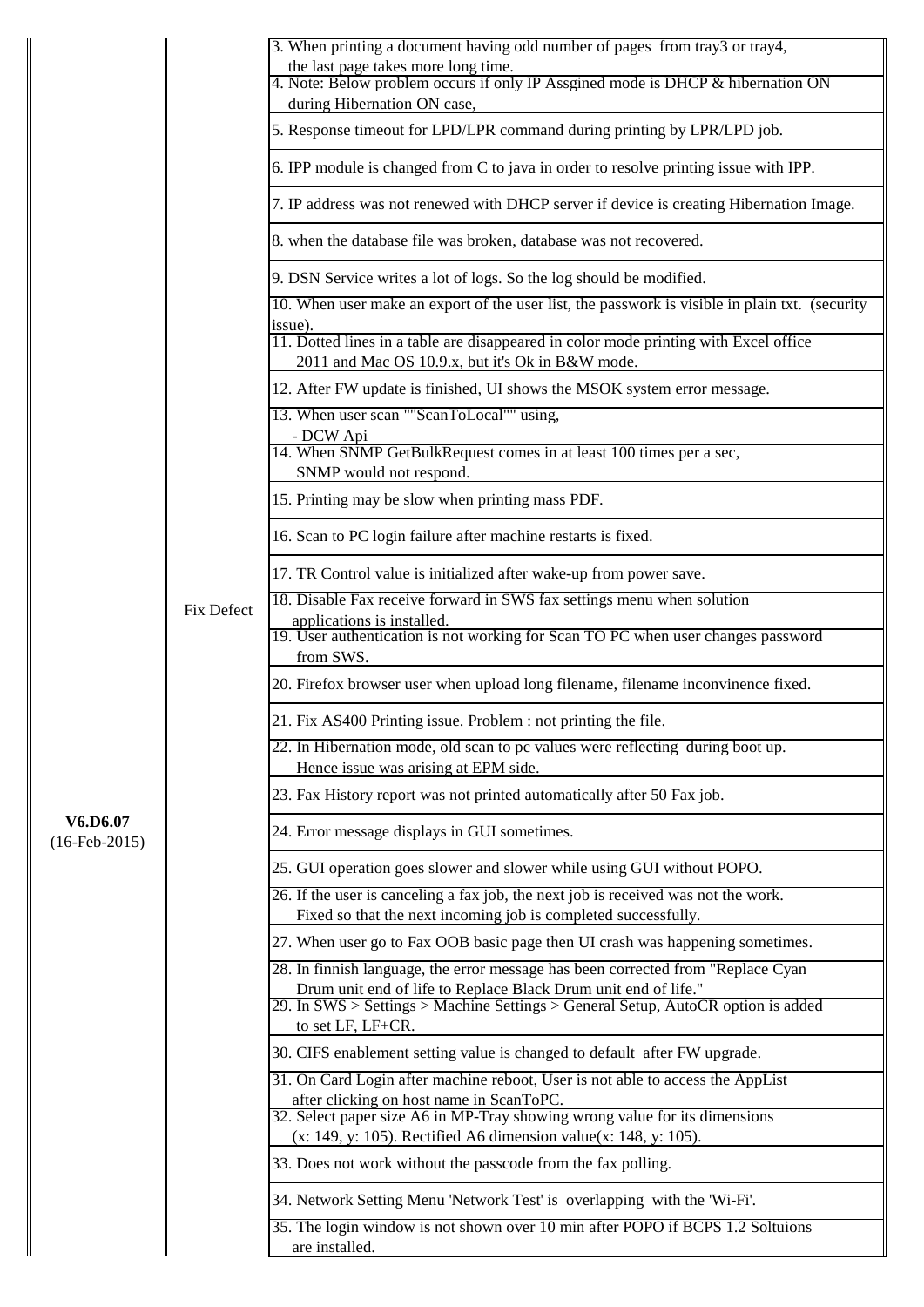|                             | Add Func.         | 1. Support BCPS applications on XOA-Web version                                                                                                     |
|-----------------------------|-------------------|-----------------------------------------------------------------------------------------------------------------------------------------------------|
|                             |                   | 2. Support SFE007                                                                                                                                   |
|                             |                   | 3. Bar code and QR code are added in configuration report.                                                                                          |
|                             |                   | 1. Improvement - Supplement copy image cutoff in case of copying                                                                                    |
|                             |                   | 2. Custom size longer than a standard paper size.                                                                                                   |
|                             |                   | 3. SPDS(Smart Printer Diagnostic System) is updated<br>- WiFi-direct connection is supported                                                        |
|                             |                   | 4. Improvement process time of scan to PC job                                                                                                       |
|                             |                   | Change Spec. 5. TTI font is changed from vector to bitmap.                                                                                          |
|                             |                   | 6. Improved for card tagging login and print job delay.                                                                                             |
|                             |                   | 7. Improved Add printer via Web Service on Device.                                                                                                  |
|                             |                   | 8. Apply changed timezone of Russia.                                                                                                                |
|                             |                   | 9. When printing with Tray 3 when finisher is installed, machine is slow.                                                                           |
|                             |                   | 1. Powersave Timeout option does not be applied.                                                                                                    |
|                             |                   | 2. Printing is slow when BCPS is used.                                                                                                              |
|                             |                   | 3. After FW upgrade is completed, normal boot progress is not worked.                                                                               |
|                             |                   | 4. FW upgrade is not progress at LUI (with USB stick).                                                                                              |
|                             |                   | 5. When execute Memory Clear, time zone is not selected automatically.                                                                              |
| V6.C6.38<br>$(05-Dec-2014)$ | <b>Fix Defect</b> | 6. Copy UI memory leakage improvement.                                                                                                              |
|                             |                   | 7. UI warning(Java Script Error) Pop Up.                                                                                                            |
|                             |                   | 8. After successful authentication, LUI doesn't move to home portal.                                                                                |
|                             |                   | 9. Toner Remains go back to 100% intermittently.                                                                                                    |
|                             |                   | 10. DADF 300dpi Scan Image Motion / Color Fringe Problem.                                                                                           |
|                             |                   | 11. UI Memory Leak ScanToEmail/Job Status/ScanToServer/ Doc Box.                                                                                    |
|                             |                   | 1. Displaying user's usage count information on RUI is very slow.                                                                                   |
|                             |                   | 2. Job in case of Mixed mode of BCPS has been canceled through AIX driver<br>w/o account ID.                                                        |
|                             |                   | 3. Scan To Cloud value did not reflect to Send To Others on Usage Counter Report.                                                                   |
|                             |                   | 4. Not able to set device power off by keeping pressing softkey.                                                                                    |
|                             |                   | 5. Not wakeup after sleep mode through Inepro card reader.                                                                                          |
|                             |                   | 6. Not reset autologout timer after sleep mode.                                                                                                     |
|                             |                   | 7. Screen switching from card animation to home window after swiping one of<br>users' cards is very slow and sometimes machine seems to be stopped. |
|                             | <b>Fix Defect</b> | 8. SmarThru Workflow3 + Cosmos-R HDD full issue.                                                                                                    |
|                             |                   | 9. NO Email Notification is received after performing Fax Send job.                                                                                 |
| V6.C6.31                    |                   | 10. The Count of Send doesn't increase after executing EDC Scan job.                                                                                |